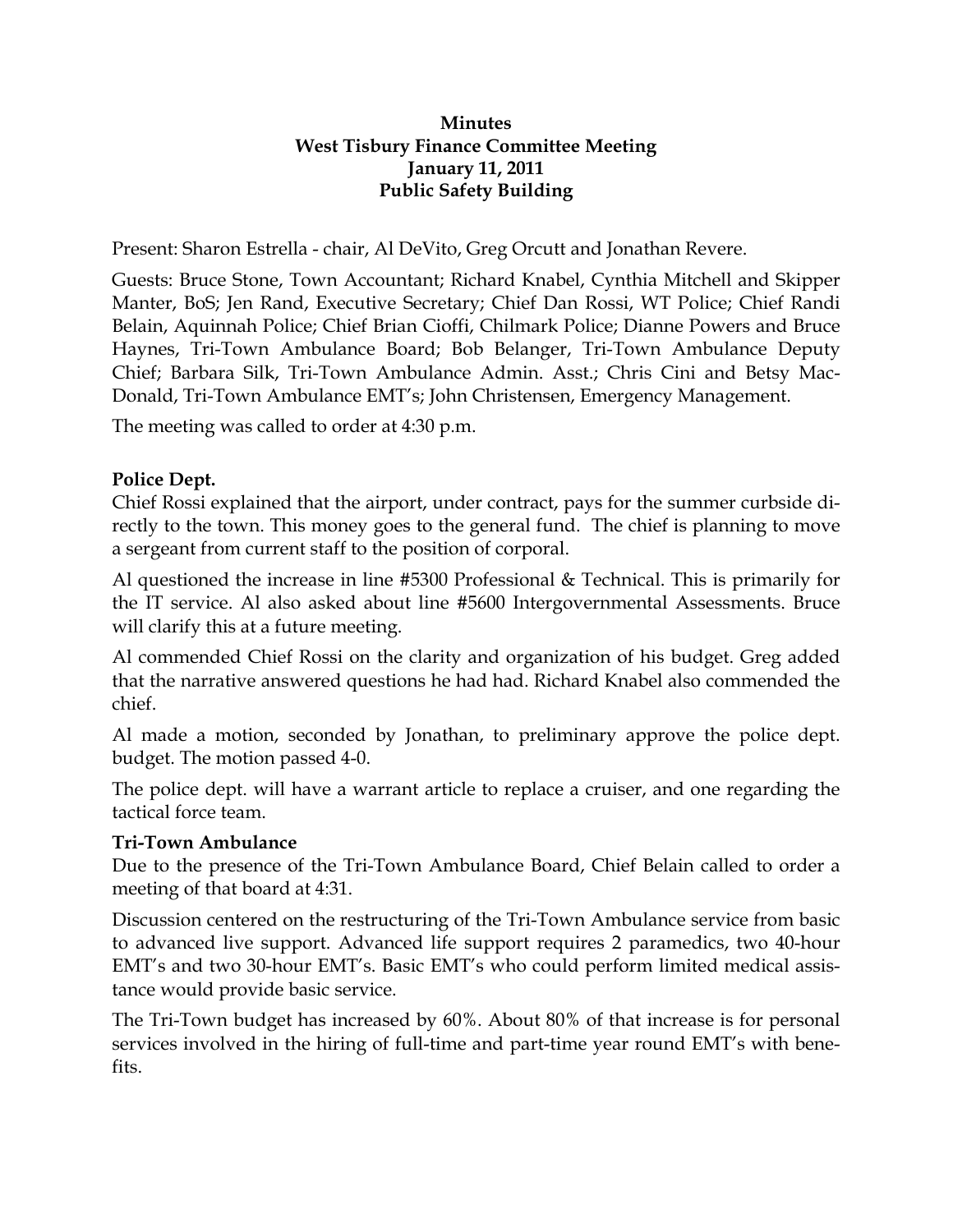Sharon questioned why Tri-Town didn't have an on-duty paramedic at all times. This would eliminate the need to pay Tisbury for coverage. She suggested that the Tri-Town paramedics cover the night shift. Chief Cioffi explained that the night medic is a volunteer position and that volunteers could not be forced to cover. A paid employee would have to take the night shift. Sharon suggested going back to a basic service. Bruce Haynes felt that would be a huge step backwards. He stated that basic EMT's were not being shut out, but in fact were needed. He further commented that the service was about patient care and getting people to the hospital alive.

Richard Knabel recognized the community need for service, but felt the budget increase was jarring. He pointed out the restructuring of Tri-town from a year ago had not been implemented. He would like to see that given a try before going to another change. He would also like to see significant budget changes come from a larger discussion earlier in the process. Dianne explained that there has been forward movement, but that change has been met with resistance. The board felt this was the best next step.

The FinCom members would like to have more information and would like to know how the other two towns respond to this.

Greg made a motion, seconded by Jonathan, to not preliminarily approve the Tri-Town Ambulance budget. The motion passed 4-0.

At 5:32 Chief Belain asked for a motion to adjourn the meeting of the Tri-Town Ambulance. A motion was made by Dianne Powers and seconded by Chief Rossi to that effect. The motion passed unanimously.

### **Emergency Management**

John explained that line #5302 Professional & Technical (training/seminars) reflected money to cover travel costs for attending seminars. The seminars are themselves usually free. Line #5730 Dues & Memberships has been restored to the FY10 amount. Line #5490 Food & Food Service Supplies is to provide to FEMA representatives who come down for FEMA related meetings. Line #5780 Other Unclassified Items is for West Tisbury's share of the island-wide reverse 911 assessment.

Greg made a motion, seconded by Jonathan, to preliminarily approve the Emergency Management budget. The motion passed 4-0.

### **Minutes**

Minutes of the December 14 meeting were unanimously approved.

### **Other Business**

There was discussion to continue with scheduling and rescheduling budget meetings.

Brian Athearn has submitted his resignation from the FinCom. Jen will advertise for a replacement to fill out his term.

### **Future meeting**

Tuesday, January 18 and 25, 4:30 at the Public Safety Building.